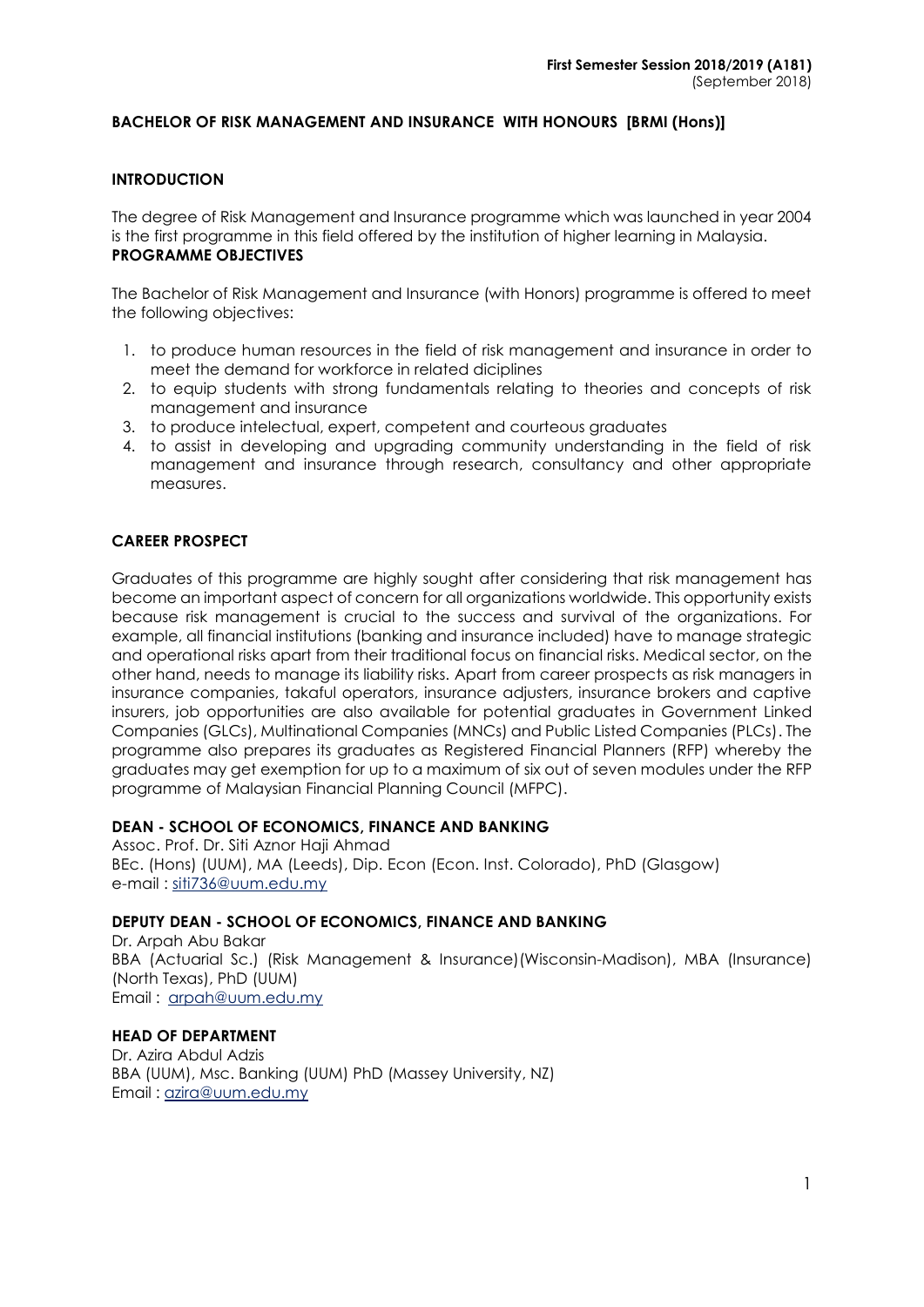#### **PROGRAMME COORDINATOR**

Dr. Diara Md. Jadi BBA (UUM), MSc (Insurance & Risk Management)(City Uni.) PhD (Risk Management & Insurance)(Uni. of Bradford) Email : [diara@uum.edu.my](mailto:diara@uum.edu.my)

#### **SENIOR LECTURERS**

Assoc. Prof. Dr. Norlida Abdul Manab DPA (UiTM), BBA (Hons), MSc (Fin) (UUM/BAe), PhD (UiTM) Email : [norlida@uum.edu.my](mailto:norlida@uum.edu.my)

Dr. Arpah Abu Bakar BBA (Actuarial Sc.) (Risk Management & Insurance)(Wisconsin-Madison), MBA (Insurance) (North Texas), PhD (UUM) Email : [arpah@uum.edu.my](mailto:arpah@uum.edu.my)

Dr. Diara Md. Jadi BBA (UUM), MSc (Insurance & Risk Management)(City Uni.) PhD (Risk Management & Insurance)(Uni. of Bradford) Email : [diara@uum.edu.my](mailto:diara@uum.edu.my)

Dr. Habibah Tolos Dip. Actuarial Sc. (UiTM), BSBA (Actuarial Sc.) (Hartford), MA (Mgt Systems) (Hull), PhD (Retirement Systems) (Hull) Email : [habibaht@uum.edu.my](mailto:habibaht@uum.edu.my)

Dr. Lim Chee Chee BBA (Hons), MSc (Management) (UUM), PhD (City Univ.) Email : [cclim@uum.edu.my](mailto:cclim@uum.edu.my)

Dr. Nazliatul Aniza Abdul Aziz BAcc (IIUM), MSc Finance (IIUM), PhD (UUM) Email: [nazliatul@uum.edu.my](mailto:nazliatul@uum.edu.my)

### **LECTURERS**

Norliza Dasahi BSc (Actuarial Sc.) (Roosevelt Univ), MSc (Actuarial Sc.) (City Univ.), Syariah RFP Email : norliza@uum.edu.my

Shahrul Nizam Ahmad DBS, BBA (Ins) (UiTM), MCom (Risk Mgt & Ins) (New South Wales), IFP Email : shahrul@uum.edu.my

Zairol Azhar Auzzir DBS, BBA (Finance) (UiTM), MSc (Risk Mgmt.) (Glasgow Caledonian Univ.) Email: zairol@uum.edu.my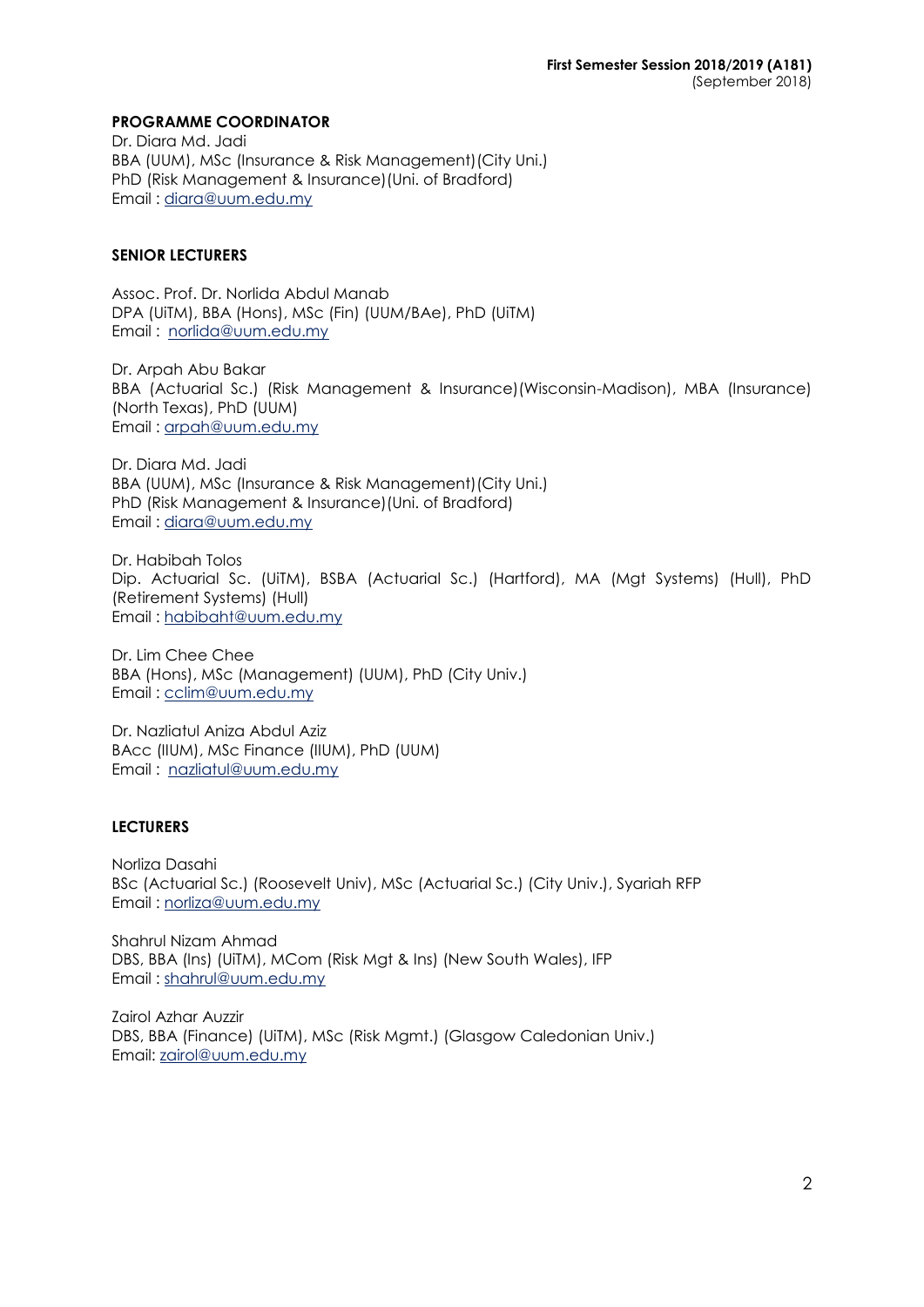#### **PROGRAMME STRUCTURE FOR THE BACHELOR OF RISK MANAGEMENT AND INSURANCE WITH HONOURS [BRMI (HONS)]**

The programme consists of the following **FIVE (5)** components:

| <b>COMPONENT</b>          |                                | <b>CREDIT HOURS</b> |
|---------------------------|--------------------------------|---------------------|
|                           | A. UNIVERSITY CORE COURSES     | 25                  |
| B.                        | <b>PROGRAMME CORE COURSES</b>  |                     |
| C. MINOR                  |                                | 18                  |
|                           | D. PROGRAMME ELECTIVES COURSES | 12                  |
| E. FREE ELECTIVE          |                                |                     |
| <b>TOTAL CREDIT HOURS</b> |                                | <b>129 HOUR</b>     |

To be awarded a Bachelor of Risk Management and Insurance with Honours, a student is required to take and pass a **minimum of 129 credit hours** which include courses in the programme structure as shown below:

### **A. UNIVERSITY CORE COURSES (25 CREDIT HOURS)**

| Code            | Course                                | <b>Credit</b><br><b>Hours</b> |
|-----------------|---------------------------------------|-------------------------------|
| SADE1013        | Fundamentals of Entrepreneurship      |                               |
| MPU3123         | <b>Islamic and Asian Civilization</b> | 3                             |
| <b>SADN1033</b> | Malaysian Nationhood Studies          | 3                             |
| MPU3113         | <b>Ethnic Relationship</b>            | 3                             |
| SBLE1063        | <b>English Proficiency I</b>          | 3                             |
| SBLE2113        | English Proficiency II                | 3                             |
| SBLE3123        | English Proficiency III               | 3                             |
| <b>VXXXXXXX</b> | Co-Curriculum                         |                               |

- 1. International students **MUST REPLACE** courses MPU3123 and MPU3113 WITH:
	- i. SBLF1093 Malay as Foreign Language 1 AND
	- ii. SBLF2093 Malay as Foreign Language II
- 2. Choose any **ONE (1)** of the Co-Curriculum courses. Students are subjected to conditions determined by the respective courses.

## **B. PROGRAMME CORE ( 71 CREDIT HOURS)**

| Code            | <b>Name</b>                             | Credit<br>hours | Prerequisite                              |
|-----------------|-----------------------------------------|-----------------|-------------------------------------------|
| BEEB1013        | Principles of Economics                 | 3               | <b>NONE</b>                               |
| <b>BKAF1023</b> | Introduction to Financial<br>Accounting | 3               | <b>NONF</b>                               |
| <b>BPMN1013</b> | Introduction to Management              | 3               | <b>NONE</b>                               |
| <b>BPMN3023</b> | Strategic Management                    | 3               | Have taken and passed<br>100 credit hours |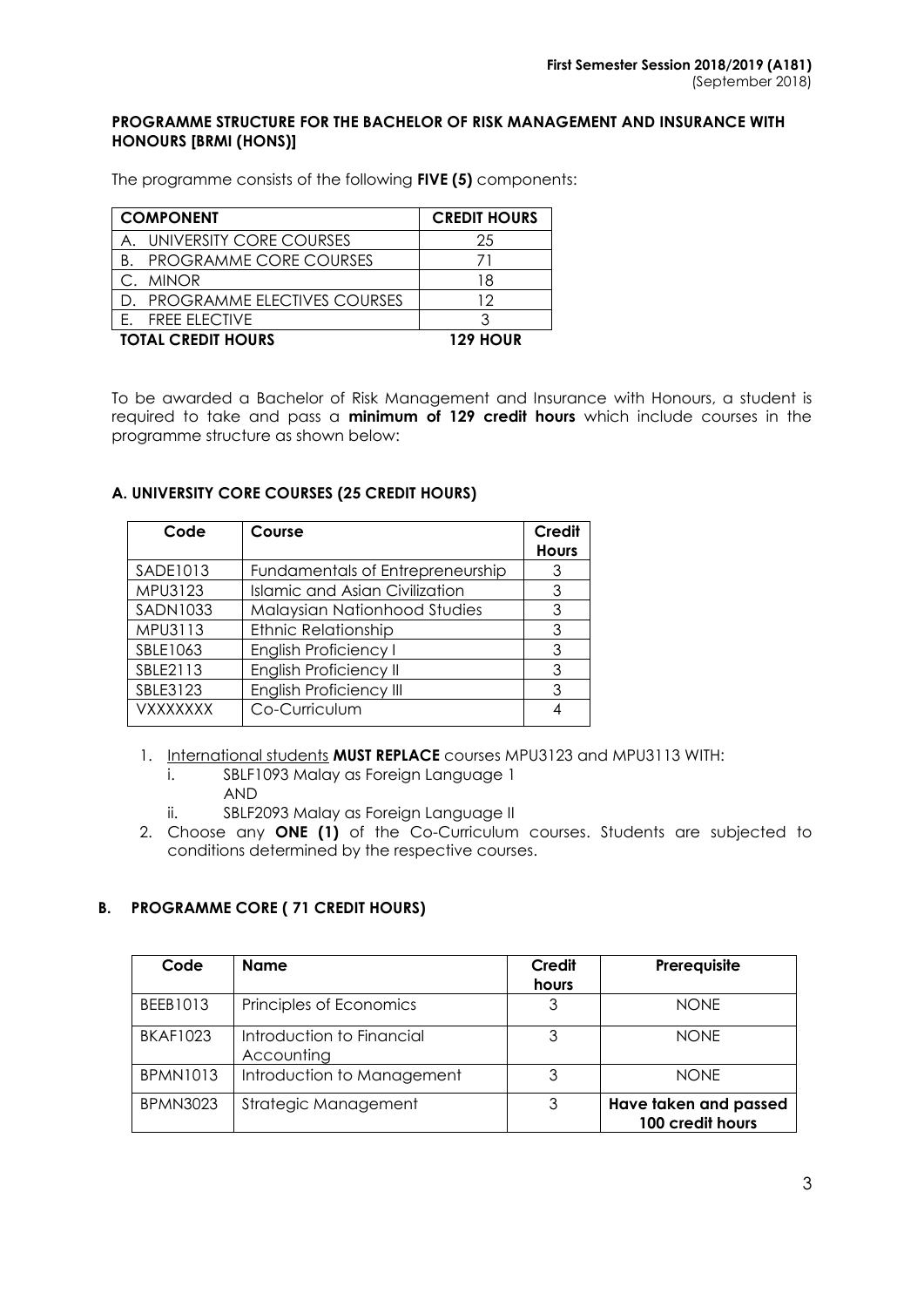#### **First Semester Session 2018/2019 (A181)**

(September 2018)

| <b>BPMN3123</b> | <b>Management Ethics</b>                        | 3 | <b>NONE</b>                                                                                                                                             |
|-----------------|-------------------------------------------------|---|---------------------------------------------------------------------------------------------------------------------------------------------------------|
| <b>BPMN3143</b> | Research Methodology                            | 3 | SQQS1013 Elementary<br>Statistics AND have<br>completed at least 70<br>credit hours                                                                     |
| <b>BWBB3053</b> | Marketing of Financial Services                 | 3 | <b>NONE</b>                                                                                                                                             |
| <b>BWFF2033</b> | Financial Management                            | 3 | BKAF1023 Introduction to<br>Financial Accounting OR<br><b>BKAL1013 Business</b><br>Accounting OR<br>BKAR1013 Financial<br>Accounting and<br>Reporting I |
| <b>BWFF2043</b> | Advanced Financial<br>Management                | 3 | <b>BWFF2033 Financial</b><br>Management                                                                                                                 |
| <b>BWRR1013</b> | <b>Risk and Insurance</b>                       | 3 | <b>NONE</b>                                                                                                                                             |
| <b>BWRR3033</b> | Risk Management                                 | 3 | <b>BWFF2033 Financial</b><br>Management                                                                                                                 |
| <b>BWRR3043</b> | <b>Employee Benefits Management</b>             | 3 | BWRR1013 Risk and<br>Insurance AND BWFF2033<br><b>Financial Management</b>                                                                              |
| <b>BWRR3093</b> | Risk Management and<br><b>Insurance Seminar</b> | 3 | Final Year AND Have<br>completed at least 100<br>credit hours                                                                                           |
| <b>BWRR3123</b> | Corporate Governance                            | 3 | <b>NONE</b>                                                                                                                                             |
| <b>BWRR3133</b> | Risk Analysis and Decision Making               | 3 | BWRR1013 Risk and<br>Insurance <b>AND</b><br>BWFF2043 Advanced<br><b>Financial Management</b>                                                           |
| <b>BWRR3143</b> | Property and Liability Risk<br>Management       | 3 | BWRR1013 Risk and<br>Insurance                                                                                                                          |
| <b>BWRR3153</b> | <b>Risk Financing</b>                           | 3 | BWRR1013 Risk and<br>Insurance AND<br>BWFF2043 Advanced<br><b>Financial Management</b>                                                                  |
| <b>BWRR3163</b> | <b>Business Continuity</b><br>Management        | 3 | BWRR1013 Risk and<br>Insurance                                                                                                                          |
| <b>GLUL2023</b> | <b>Business Law</b>                             | 3 | <b>NONE</b>                                                                                                                                             |
| SQQS1013        | Introduction to Statistics                      | 3 | <b>NONE</b>                                                                                                                                             |
| SQQS2013        | <b>Applied Statistics</b>                       | 3 | SQQS1013 Introduction<br>to Statistics                                                                                                                  |
| <b>BWRX4908</b> | Practicum                                       | 8 | Have taken and pass all<br>courses under the<br>programe structure                                                                                      |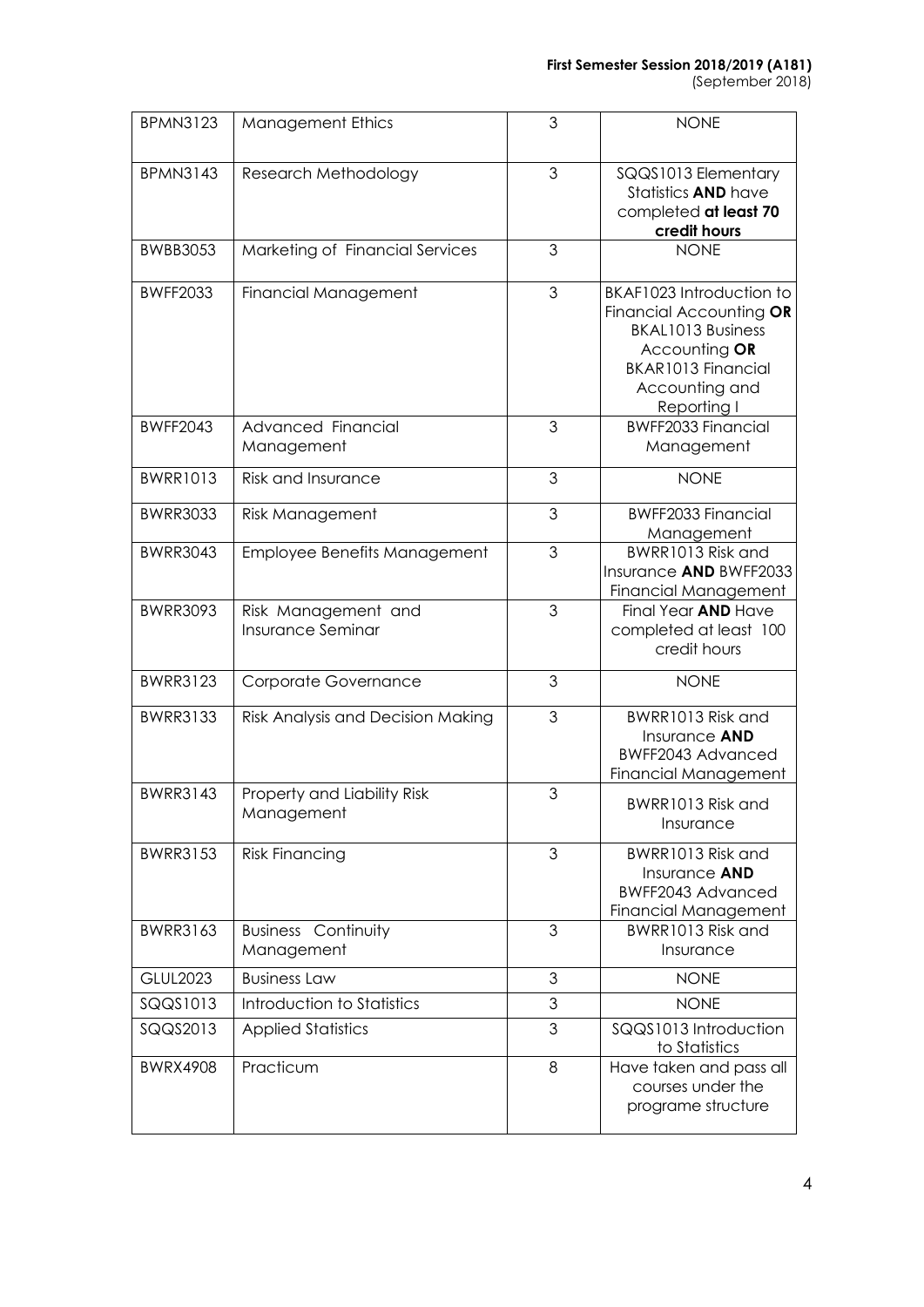### **C. MINOR (MINIMUM18 CREDIT HOURS)**

Students **MUST** choose **ONE (1)** Minor from the following **SEVEN (7)** fields of minor:

**1) INDUSTRIAL STATISTICS** offered by the School of Quantitative, SQS

Students **MUST** choose **SIX (6)** courses from the following list:

| Code            | <b>Course Name</b>                     | Credit<br>hours | Prerequisite                                                                  |
|-----------------|----------------------------------------|-----------------|-------------------------------------------------------------------------------|
| <b>SQQM1034</b> | Calculus I                             | 4               | <b>NONE</b>                                                                   |
| <b>SQQM2023</b> | Linear Algebra                         | 3               | SQQM1034 Calculus I<br>OR<br>SQQM1023 Managerial<br><b>Mathematics</b>        |
| SQQS1033        | Data Exploratory and<br>Generalisation | 3               | <b>NONE</b>                                                                   |
| SQQS1043        | <b>Probability and Statistics</b>      | 3               | SQQS1033 Data<br>Exploratory and<br>Generalisation                            |
| SQQS2063        | Inferential Statistics                 | 3               | SQQS1043 Probability<br>and Statistics                                        |
| SQQS2073        | Regression Modelling                   | 3               | SQQS2063 Inferential<br><b>Statistics</b><br>OR<br>SQQM2023 Linear<br>Algebra |
| SQQS2083        | Sampling Techniques                    | 3               | SQQS2063 Inferential<br><b>Statistics</b>                                     |
| SQQS3063        | <b>Statistical Quality Improvement</b> | 3               | SQQS2063 Inferential<br><b>Statistics</b>                                     |
| SQQS3153        | Non Parametric Methods                 | 3               | SQQS2063 Inferential<br><b>Statistics</b>                                     |
| SQQS3163        | <b>Forecasting Methods</b>             | 3               | SQQS2073 Regression<br>Modelling                                              |
| SQQP3023        | <b>Decision Modelling</b>              | 3               | <b>NONE</b>                                                                   |

### **OR**

## **2) ACCOUNTING** offered by the School of Accountancy (SOA)

Students **MUST** choose **SIX (6)** courses from the following list:

| Code            | <b>Course Name</b>    | <b>Credit</b><br>hours | Prerequisite                                                                                              |
|-----------------|-----------------------|------------------------|-----------------------------------------------------------------------------------------------------------|
| <b>BKAA2013</b> | Audit and Assurance I | 3                      | BKAR1013 Financial<br>Accounting and<br>Reporting I<br>OR<br><b>BKAL1013 Business</b><br>Accounting<br>ΟR |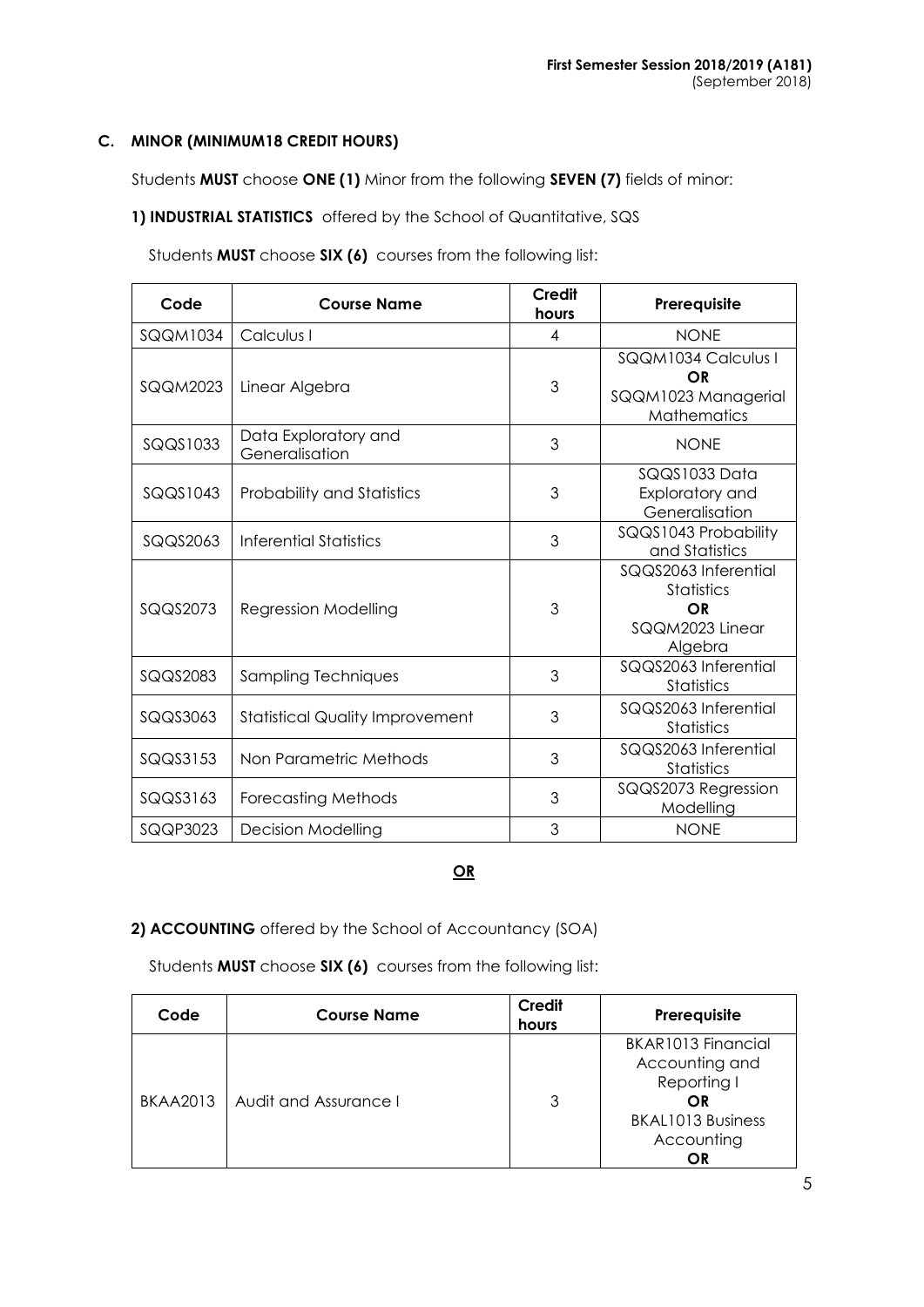#### **First Semester Session 2018/2019 (A181)**

(September 2018)

|                 |                                |   | BKAF1023 Introduction    |
|-----------------|--------------------------------|---|--------------------------|
|                 |                                |   | to Financial             |
|                 |                                |   | Accounting               |
|                 |                                |   | BKAA2013 Audit and       |
| <b>BKAA3023</b> | Audit and Assurance II         | 3 | Assurance I              |
|                 |                                |   | <b>BKAL1013 Business</b> |
|                 |                                |   | Accounting               |
|                 | Financial Accounting and       |   | <b>OR</b>                |
| <b>BKAR1013</b> | Reporting I                    | 3 | BKAF1023 Introduction    |
|                 |                                |   | to Financial             |
|                 |                                |   | Accounting               |
|                 |                                |   | BKAR1013 Financial       |
| <b>BKAR2023</b> | Financial Accounting and       | 3 | Accounting and           |
|                 | Reporting II                   |   | Reporting I              |
|                 |                                |   | BKAR1013 Financial       |
|                 |                                |   | Accounting and           |
|                 |                                |   | Reporting I              |
|                 |                                |   | <b>OR</b>                |
|                 |                                |   | <b>BKAL1013 Business</b> |
| <b>BKAM2013</b> | Management Accounting I        | 3 | Accounting               |
|                 |                                |   | <b>OR</b>                |
|                 |                                |   | BKAF1023 Introduction    |
|                 |                                |   | to Financial             |
|                 |                                |   | Accounting               |
|                 |                                |   | <b>BKAM2013</b>          |
| <b>BKAM3023</b> | Management Accounting II       | 3 | Management               |
|                 |                                |   | Accounting I             |
|                 |                                |   | BKAR1013 Financial       |
|                 |                                |   | Accounting and           |
|                 |                                |   | Reporting I              |
|                 |                                |   | OR.                      |
| <b>BKAS2013</b> | Accounting Information System  | 3 | <b>BKAL1013 Business</b> |
|                 |                                |   | Accounting               |
|                 |                                |   | OR                       |
|                 |                                |   | BKAF1023 Introduction    |
|                 |                                |   | to Financial             |
|                 |                                |   | Accounting               |
| <b>BKAS2123</b> | Accounting System Analysis and | 3 | BKAS2013 Accounting      |
|                 | Design                         |   | Information System       |
|                 |                                |   | BKAR1013 Financial       |
|                 |                                |   | Accounting and           |
|                 |                                |   | Reporting I              |
|                 |                                |   | <b>OR</b>                |
| <b>BKAT2013</b> | Principles of Taxation         | 3 | <b>BKAL1013 Business</b> |
|                 |                                |   | Accounting               |
|                 |                                |   | OR                       |
|                 |                                |   | BKAF1023 Introduction    |
|                 |                                |   | to Financial             |
|                 |                                |   | Accounting               |
| <b>BKAT3023</b> | <b>Advanced Taxation</b>       | 3 | BKAT2013 Principles of   |
|                 |                                |   | Taxation                 |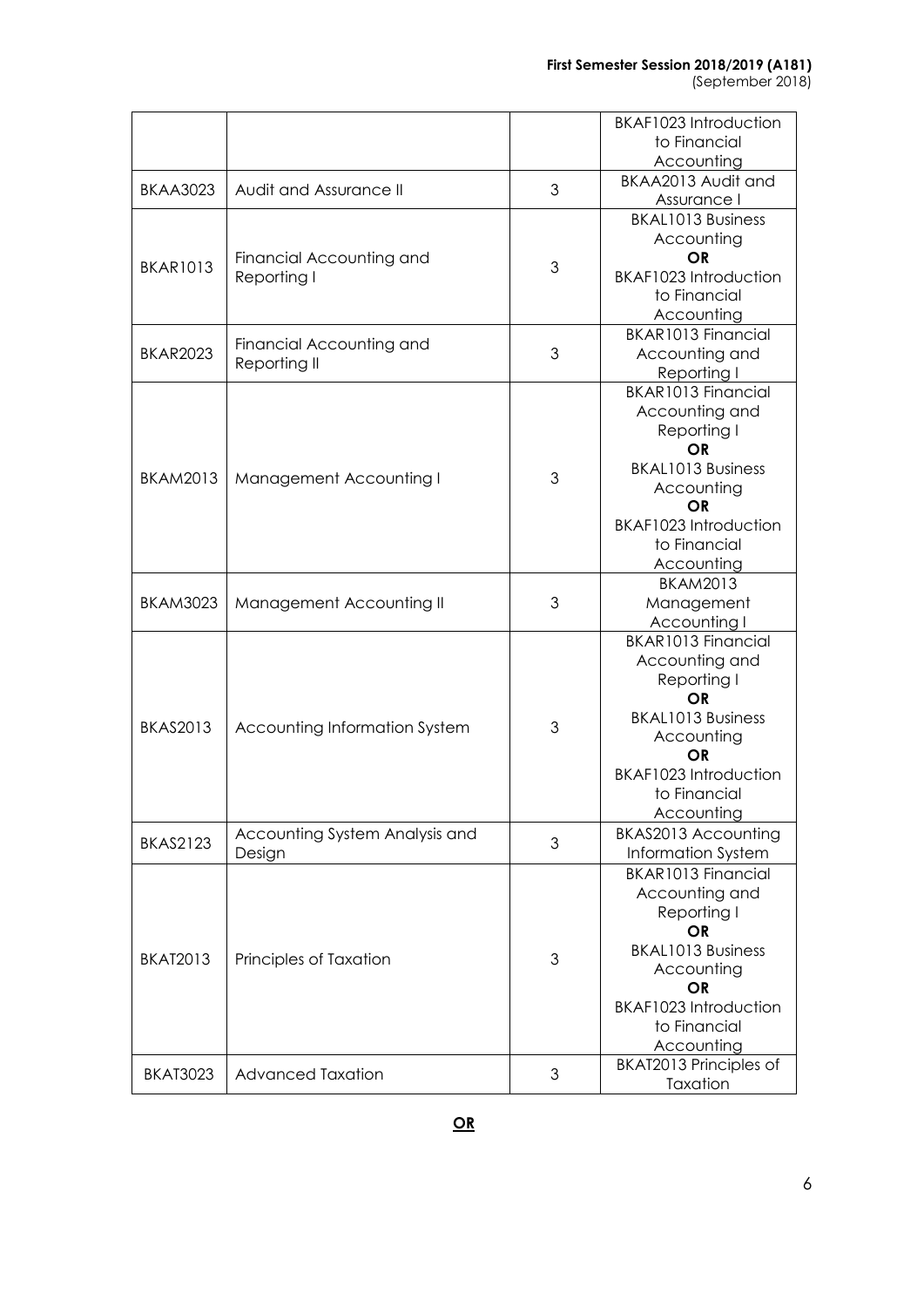**3) FINANCIAL PLANNING** offered by the School of Economics, Finance and Banking (SEFB)

| Code            | <b>Course Name</b>                      | <b>Credit</b><br>hours | Prerequisite                                                                                                                                                                                                  |
|-----------------|-----------------------------------------|------------------------|---------------------------------------------------------------------------------------------------------------------------------------------------------------------------------------------------------------|
| <b>BKAT2013</b> | Introduction to Taxation                | 3                      | BKAR1013 Financial<br>Accounting and<br>Reporting I<br>ΟR<br><b>BKAL1013 Business</b><br>Accounting<br>OR<br>BKAF1023 Introduction                                                                            |
| <b>BWFF2033</b> | Financial Management                    | 3                      | to Financial Accounting<br>BKAF1023 Introduction to<br><b>Financial Accounting</b><br>OR<br><b>BKAL1013 Business</b><br>Accounting<br><b>OR</b><br><b>BKAR1013 Financial</b><br>Accounting and<br>Reporting I |
| <b>BWFF2043</b> | <b>Advanced Financial</b><br>Management | 3                      | <b>BWFF2033 Financial</b><br>Management                                                                                                                                                                       |
| <b>BWFF3073</b> | <b>Personal Finance</b>                 | 3                      | <b>BWFF2043 Advanced</b><br><b>Financial Management</b>                                                                                                                                                       |
| <b>BWFN3013</b> | <b>Investment Analysis</b>              | 3                      | <b>BWFF2043 Advanced</b><br><b>Financial Management</b>                                                                                                                                                       |
| <b>BWFN3033</b> | Portfolio Management                    | 3                      | <b>BWFF2043 Advanced</b><br><b>Financial Management</b>                                                                                                                                                       |
| <b>BWRR1013</b> | <b>Risk and Insurance</b>               | 3                      | <b>NONE</b>                                                                                                                                                                                                   |
| <b>BWRR3033</b> | <b>Risk Management</b>                  | $\overline{3}$         | <b>BWFF2033 Financial</b><br>Management                                                                                                                                                                       |
| <b>BWRR3103</b> | <b>Estate Planning</b>                  | 3                      | <b>BWFF2033 Financial</b><br>Management                                                                                                                                                                       |
| <b>BWRR3113</b> | <b>Retirement Planning</b>              | 3                      | <b>BWFF2033 Financial</b><br>Management                                                                                                                                                                       |

Students **MUST** choose **SIX (6)** courses from the following list:

**OR**

7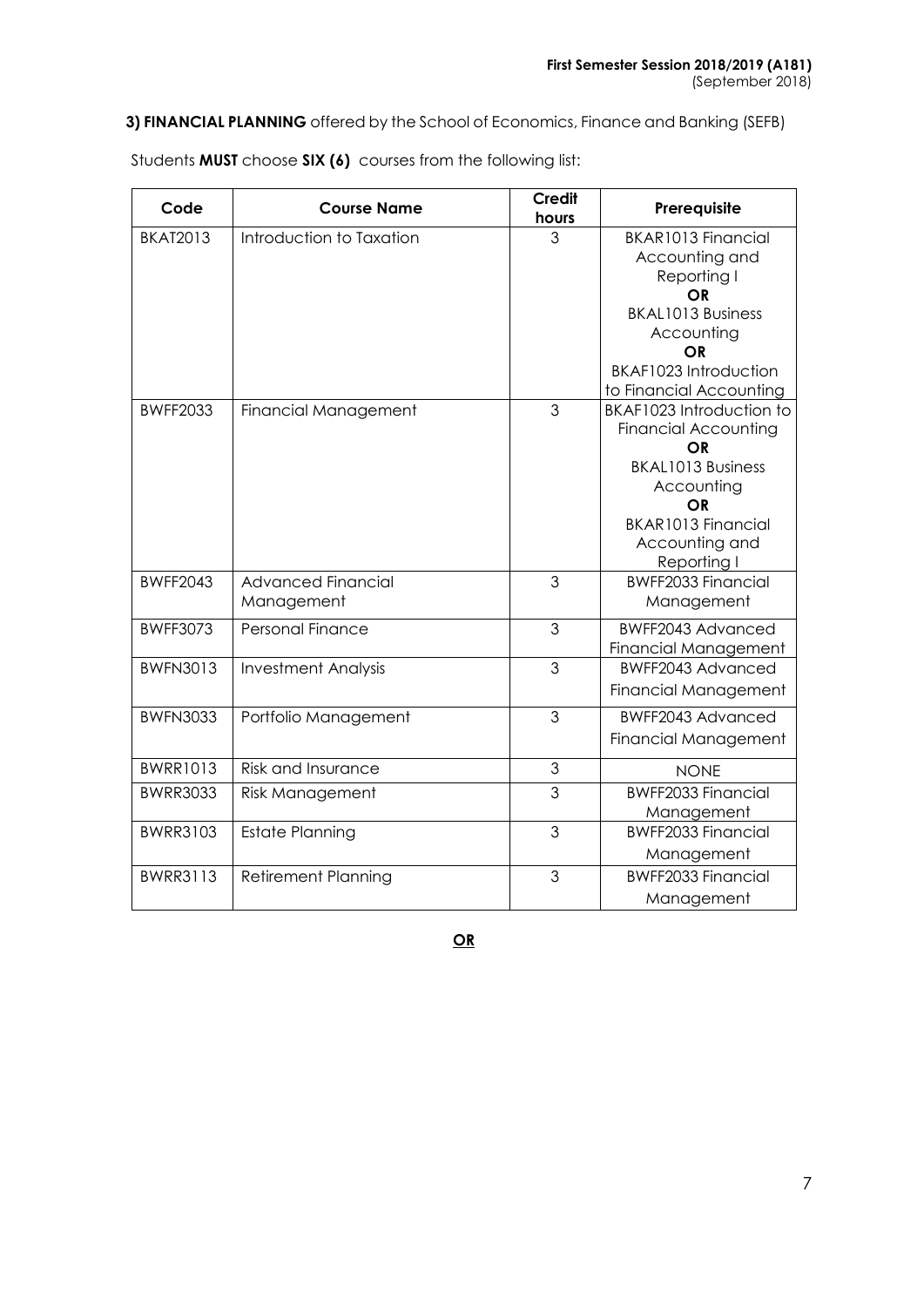### **4) LOGISTICS AND TRANSPORTATION** offered by the School of Technology and Logistic (STML)

| Code            | <b>Course Name</b>                   | Credit<br>hours | Prerequisite                                            |
|-----------------|--------------------------------------|-----------------|---------------------------------------------------------|
| <b>BPMG2013</b> | <b>Transport Theory and Practice</b> | 3               | <b>NONE</b>                                             |
| <b>BPMG3013</b> | <b>Transport Planning and Policy</b> | 3               | <b>BPMG2013 Transport</b><br>Theory and Practice        |
| <b>BPMG3043</b> | <b>Transport Information System</b>  | 3               | <b>BPMG2013 Transport</b><br>Theory and Practice        |
| <b>BPMG3053</b> | Road Transport Management            | 3               | <b>BPMG2013 Transport</b><br>Theory and Practice        |
| <b>BPMG3063</b> | Rail Transport Management            | 3               | <b>BPMG2013 Transport</b><br>Theory and Practice        |
| <b>BPMG3083</b> | Maritime Management                  | 3               | <b>BPMG2013 Transport</b><br>Theory and Practice        |
| <b>BPMG3093</b> | Air Transport Management             | 3               | <b>BPMG2013 Transport</b><br>Theory and Practice        |
| <b>BPMG3103</b> | Airport Planning and Management      | 3               | <b>BPMG2013 Transport</b><br>Theory and Practice        |
| <b>BPMG3113</b> | Logistics Management                 | 3               | <b>BPMG2013 Transport</b><br>Theory and Practice        |
| <b>BPMG3133</b> | Warehouse Management                 | 3               | <b>BPMG2013 Transport</b><br><b>Theory and Practice</b> |

Students **MUST** choose **SIX (6)** courses from the following list:

# **OR**

# **5) INFORMATION MANAGEMENT** offered by the School of Computing (SOC)

Students **MUST** choose **SIX (6)** courses from the following list:

| Code            | <b>Course Name</b>                           | Credit<br>hours | Prerequisite                                               |
|-----------------|----------------------------------------------|-----------------|------------------------------------------------------------|
| STIA1113        | Programming 1                                | 3               | <b>NONE</b>                                                |
| STIA1123        | Programming 2                                | 3               | STIA1113 Programming 1                                     |
| <b>STIA2024</b> | Data Structures & Algorithm<br>Analysis      | 4               | STIA1113 Programming 1                                     |
| STID3014        | Database Sys. & Information<br>Retrieval     | 4               | STIA2024<br>Data Structures &<br><b>Algorithm Analysis</b> |
| STID3024        | Systems Analysis and Design                  | 4               | STIA1113 Programming 1                                     |
| STID3074        | Information Technology Project<br>Management | 4               | <b>STID3024</b><br><b>Systems Analysis and</b><br>Design   |
| STID3124        | Database Administration                      | 4               | STID3014                                                   |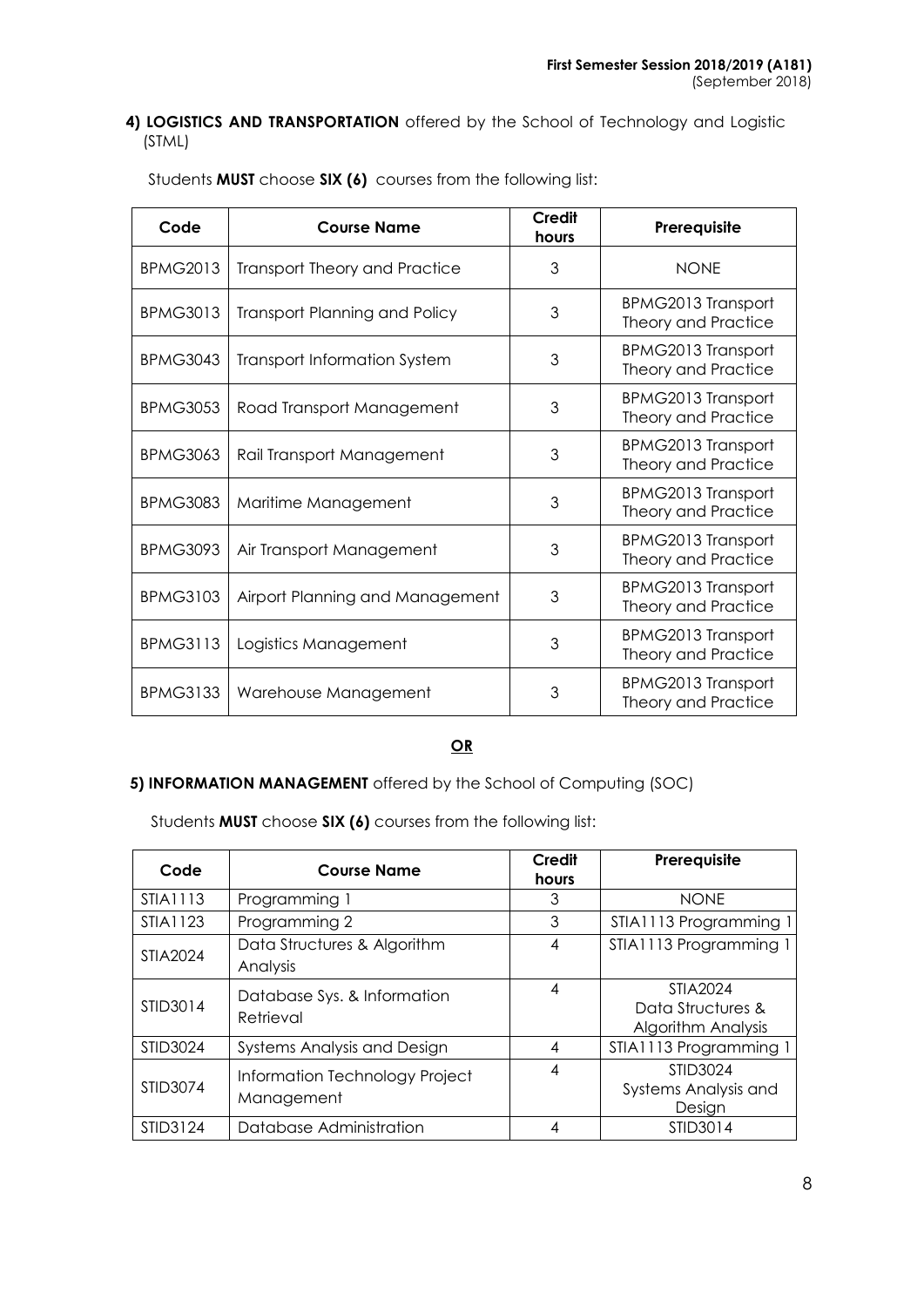|          |                      | Database System &<br><b>Information Retrieval</b> |
|----------|----------------------|---------------------------------------------------|
|          |                      | STID3024                                          |
| STID3144 | Knowledge Management | Systems Analysis and                              |
|          |                      | Design                                            |
| STID3154 | IT Entrepreneurship  | <b>NONE</b>                                       |
|          |                      | STIA2024                                          |
| STIW2024 | Software Engineering | Data Structures &                                 |
|          |                      | <b>Algorithm Analysis</b>                         |

# **OR**

# **6) ISLAMIC FINANCE AND BANKING** offered by the Islamic Business School (IBS)

Students **MUST** choose **SIX (6)** courses from the following list:

| Code             | <b>Course Name</b>                                                | <b>Credit</b><br>hours | Prerequisite                                                                                                                                                                             |
|------------------|-------------------------------------------------------------------|------------------------|------------------------------------------------------------------------------------------------------------------------------------------------------------------------------------------|
| <b>BWBS 3043</b> | <b>Islamic Banking Management</b>                                 | 3                      | None                                                                                                                                                                                     |
| <b>BWSS 2013</b> | Philosophy of Business in Islamic<br>Finance and Banking          | 3                      | None                                                                                                                                                                                     |
| <b>BWSS 2093</b> | Contract in Islamic Finance and<br><b>Banking</b>                 | 3                      | None                                                                                                                                                                                     |
| <b>BWSE 1013</b> | Foundations of Islamic Economics                                  | 3                      | None                                                                                                                                                                                     |
| <b>BWFS 3093</b> | Seminar in Islamic Finance and<br><b>Banking</b>                  | 3                      | Have completed at<br>least 100 credit hours                                                                                                                                              |
| <b>BWBS 2083</b> | Managing Islamic Banks                                            | 3                      | <b>BWFF2033 Financial</b><br>Management AND<br>BWSS2013 Philosophy of<br><b>Business in Islamic</b><br>Finance and Banking                                                               |
| <b>BWFS 3013</b> | <b>Islamic Investment</b>                                         | 3                      | BWFF2043 Advanced<br><b>Financial Management</b><br>AND BWSS2013<br>Philosophy of Business in<br><b>Islamic Finance and</b><br><b>Banking</b>                                            |
| <b>BWFS 2073</b> | Usul Figh for Finance and Banking                                 | 3                      | BWSS2013 Philosophy of<br><b>Business in Islamic</b><br>Finance and Banking OR<br><b>BWSS2093 Contracts in</b><br><b>Islamic Finance &amp;</b><br><b>Banking</b>                         |
| <b>BWFS 2083</b> | <b>Islamic Financial Markets,</b><br>Instruments and Institutions | 3                      | BWFF2043 Advanced<br>Financial Management<br>AND BWSS2013<br>Philosophy of Business in<br><b>Islamic Finance and</b><br>Banking OR BWSS2093<br>Contracts in Islamic<br>Finance & Banking |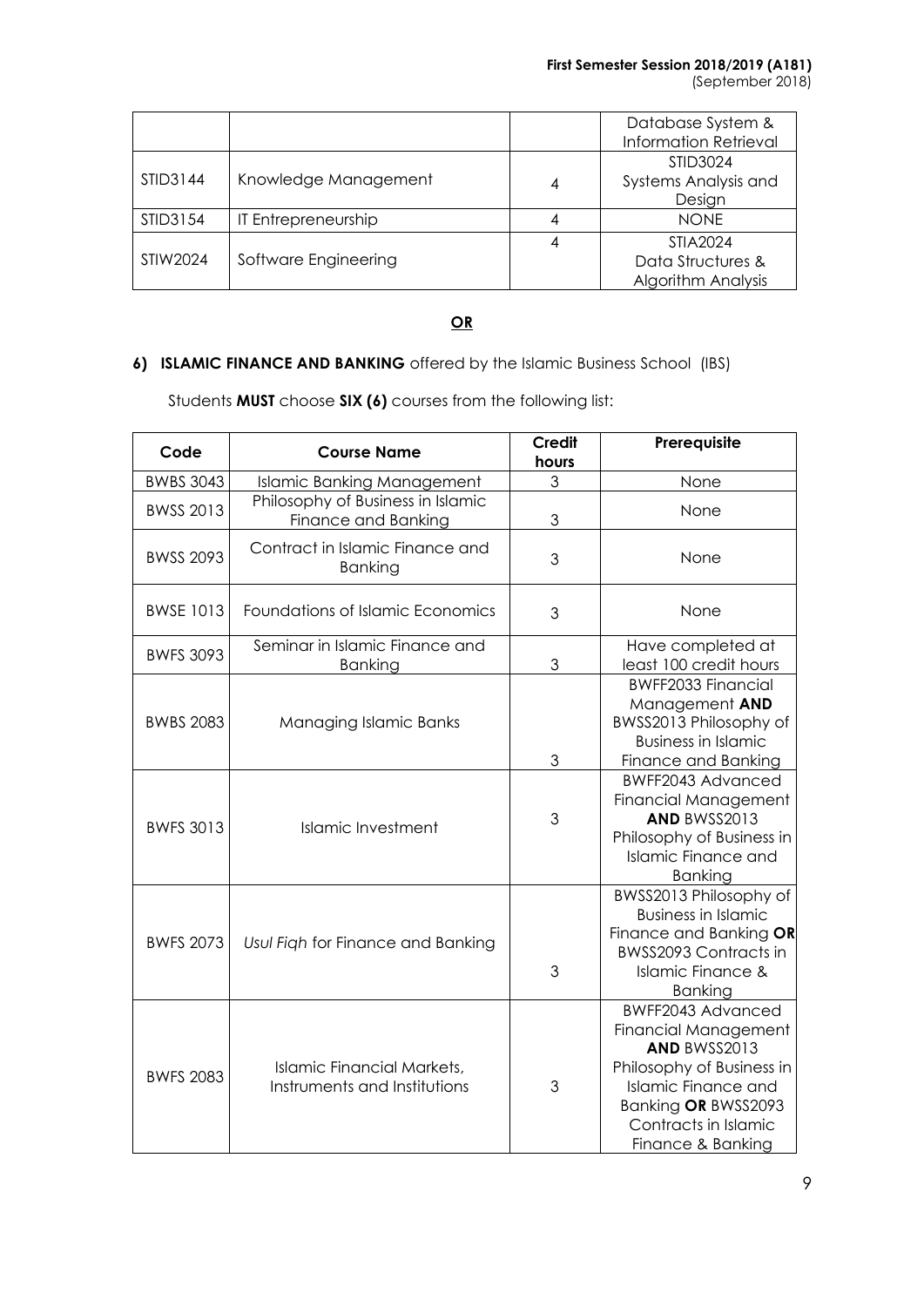(September 2018)

| <b>BWFS 3053</b> | Qawaid Figh for Finance and | BWFS2073 Usul Figh for |
|------------------|-----------------------------|------------------------|
|                  | <b>Banking</b>              | Finance and Banking    |

# **OR**

**7) OPERATION MANAGEMENT** offered by the School of Technology Management and Logistics (STML)

| Code            | <b>Course Name</b>                                    | <b>Credit</b><br>hours | Prerequisite                                                                                                                                                                                                                                                                                                                                                                          |  |
|-----------------|-------------------------------------------------------|------------------------|---------------------------------------------------------------------------------------------------------------------------------------------------------------------------------------------------------------------------------------------------------------------------------------------------------------------------------------------------------------------------------------|--|
| <b>BJIP2053</b> | Information System to<br>Manufacturing and Operations | 3                      | <b>BJIB2033 Information</b><br>Technology &<br>Communication                                                                                                                                                                                                                                                                                                                          |  |
| <b>BJMP2033</b> | <b>Production and Operations</b><br>Management        | 3                      | <b>BJQK1103</b><br>Maths for Technology<br><b>AND</b><br><b>BJQP2013 Statiscal</b><br>Technique in Decision<br>Making<br><b>OR</b><br>BJQK1103 Maths for<br>Technology<br><b>AND</b><br><b>BJQK1203 Statistic for</b><br>Technology<br>OR<br>SQQS1013 Elementary<br><b>Statistics</b><br>OR<br>SQQM1063 Discrete<br>Maths<br>OR<br>SQQS1033 Data<br>Exploratory and<br>Generalization |  |
| <b>BJMP3023</b> | Design and Operations<br>Management                   | 3                      | <b>BJMP2033 Production</b><br>and Operations<br>Management                                                                                                                                                                                                                                                                                                                            |  |
| <b>BJMP3033</b> | <b>Inventory Management</b>                           | 3                      | <b>BJMP2033 Production</b><br>and Operations<br>Management                                                                                                                                                                                                                                                                                                                            |  |
| <b>BJMP3053</b> | <b>Operations Strategy</b>                            | 3                      | <b>BJMP2033 Production</b><br>and Operations<br>Management                                                                                                                                                                                                                                                                                                                            |  |
| <b>BJMP3073</b> | Purchasing and Supply Chain<br>Management             | 3                      | <b>BJMP2033 Production</b><br>and Operations<br>Management                                                                                                                                                                                                                                                                                                                            |  |
| <b>BJMQ3013</b> | Quality Management                                    | $\mathfrak 3$          | <b>NONE</b>                                                                                                                                                                                                                                                                                                                                                                           |  |
| <b>BJMQ3113</b> | Quality Management System                             | 3                      | <b>BJMQ3013 Quality</b><br>Management                                                                                                                                                                                                                                                                                                                                                 |  |
| <b>BJTH3053</b> | Project Management                                    | 3                      | <b>NONE</b>                                                                                                                                                                                                                                                                                                                                                                           |  |
| <b>BJTH3123</b> | Strategic Management in<br>Technology                 | 3                      | Have taken and<br>passed 90 credit hours                                                                                                                                                                                                                                                                                                                                              |  |

|  |  | Students MUST choose SIX (6) courses from the following list: |
|--|--|---------------------------------------------------------------|
|--|--|---------------------------------------------------------------|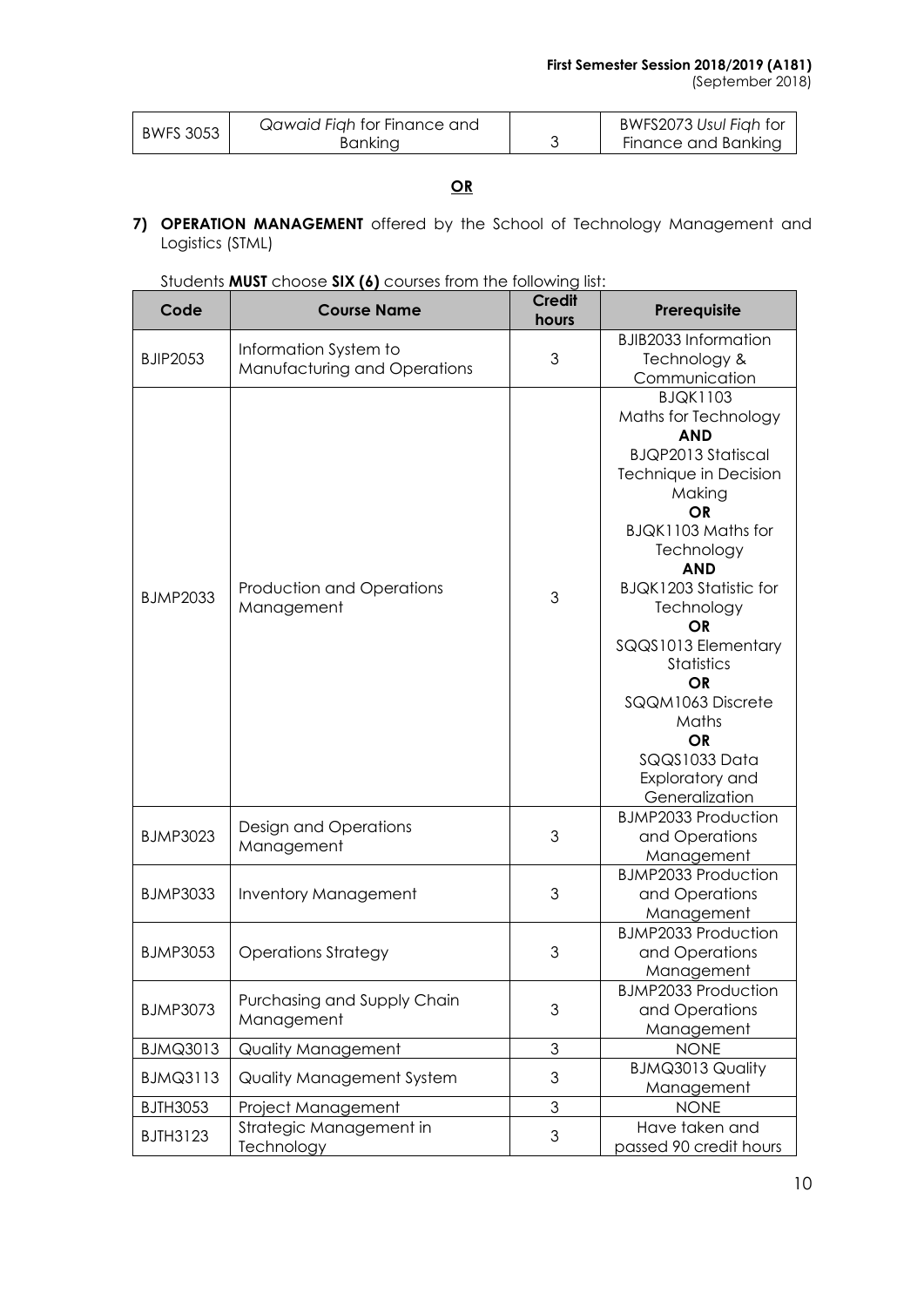## **D. PROGRAMME ELECTIVES (12 CREDIT HOURS)**

| Code            | <b>Course Name</b>                  | <b>Credit</b><br><b>Hours</b> | Prerequisite                                                                                          |  |
|-----------------|-------------------------------------|-------------------------------|-------------------------------------------------------------------------------------------------------|--|
| <b>BWFF3013</b> | Corporate Finance                   | 3                             | BWFF2043 Advanced<br><b>Financial Management</b>                                                      |  |
| <b>BWRR2033</b> | Life and Health Insurance           | 3                             | BWRR1013 Risk and<br>Insurance AND<br><b>BWFF2033 Financial</b><br>Management                         |  |
| <b>BWRR2043</b> | <b>Insurance Company Operations</b> | 3                             | BWRR1013 Risk and<br>Insurance                                                                        |  |
| <b>BWRR3023</b> | <b>Actuarial Science</b>            | 3                             | <b>BWFF2033 Financial</b><br>Management                                                               |  |
| <b>BWRR3053</b> | Reinsurance                         | 3                             | BWRR1013 Risk and<br>Insurance                                                                        |  |
| <b>BWRR3063</b> | <b>Financial Risk Management</b>    | 3                             | BWFF2043 Advanced<br><b>Financial Management</b>                                                      |  |
| <b>BWRR3073</b> | Credit Risk Management              | 3                             | <b>BWFF2033 Financial</b><br>Management                                                               |  |
| <b>BWRR3083</b> | Marine and Aviation Insurance       | 3                             | BWRR1013 Risk and<br>Insurance                                                                        |  |
| <b>BWRR3173</b> | Personal Insurance                  | 3                             | BWRR1013 Risk and<br>Insurance                                                                        |  |
| BWRS2013        | Takaful                             | 3                             | <b>NONE</b>                                                                                           |  |
| <b>BWRZ3993</b> | Project Paper                       | 3                             | <b>BPMN 3143 Research</b><br>Methodology<br><b>AND</b><br>have completed at<br>least 100 credit hours |  |
| GLUE3013        | Insurance Law                       | 3                             | <b>NONE</b>                                                                                           |  |
| SBLE3163        | <b>Public Speaking Skills</b>       | 3                             | SBLE3123 English<br>Proficiency III                                                                   |  |

Choose any of the **FOUR (4)** courses from the list below

# **E. FREE ELECTIVE (3 CREDIT HOURS)**

Students can choose **ONE (1)** course offered by other programme within school or any course offered by other schools subject to the following:

i. Must fulfill prerequisite course if any.

ii. Equivalent courses are not considered as free elective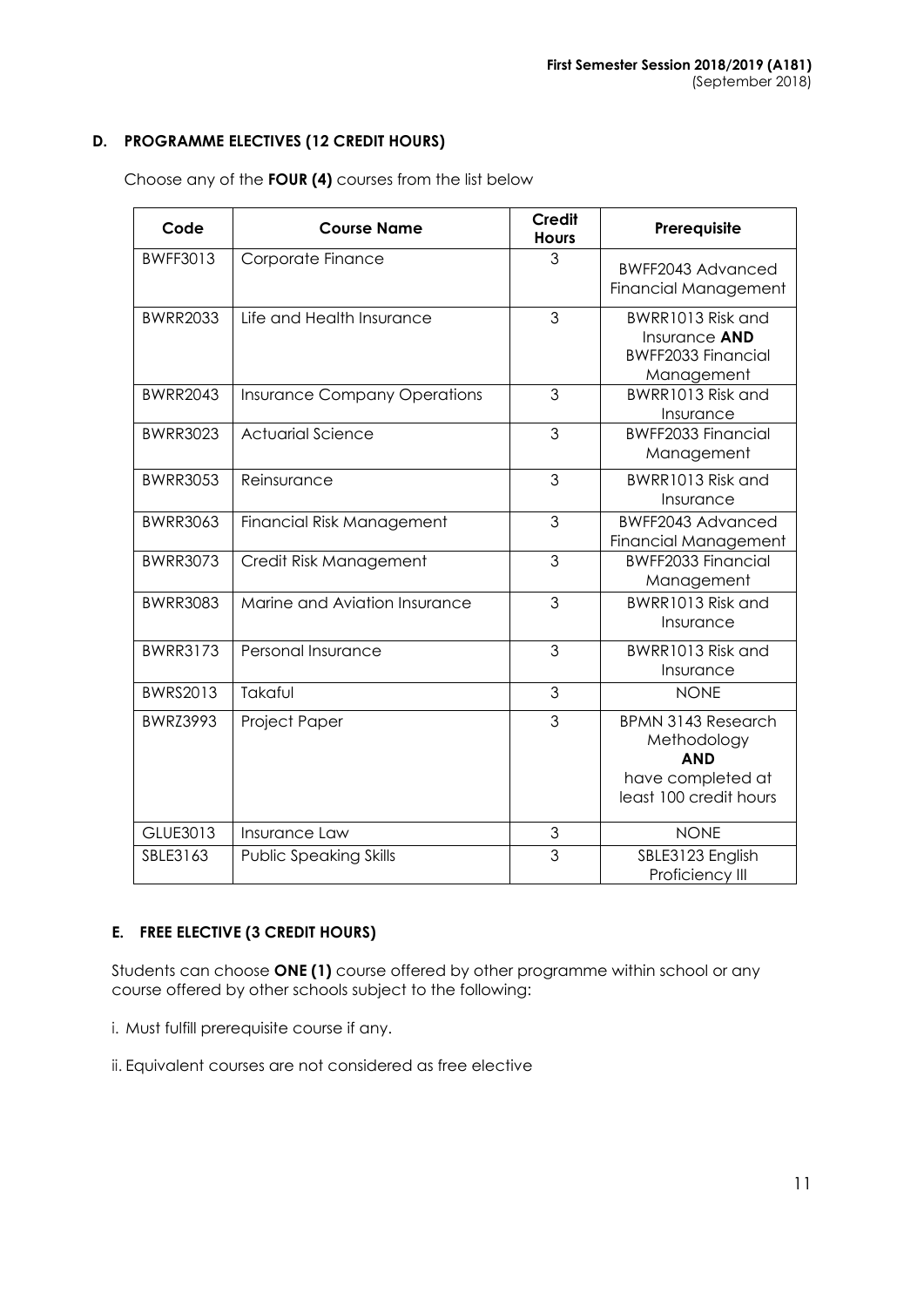#### **PROPOSED COURSE REGISTRATION FOR BACHELOR OF RISK MANAGEMENT AND INSURANCE WITH HONOURS [BRMI (HONS)]**

| Code               | 1st Semester                                             | <b>Credit</b><br><b>Hours</b> | Code            | 2nd Semester                              | <b>Credit</b><br><b>Hours</b>                              |
|--------------------|----------------------------------------------------------|-------------------------------|-----------------|-------------------------------------------|------------------------------------------------------------|
| <b>BKAF1023</b>    | Introduction to<br><b>Financial Accounting</b>           | 3                             | <b>BPMN1013</b> | Introduction to<br>Management             | 3                                                          |
| <b>BWRR1013</b>    | <b>Risk and Insurance</b>                                | 3                             | <b>BWFF2033</b> | Financial                                 | 3                                                          |
| MPU3123            | <b>Islamic and Asian</b>                                 | 3                             |                 | Management                                |                                                            |
|                    | Civilization                                             |                               | MPU3113         | <b>Ethnics Relation</b>                   | $\mathfrak{S}% _{M_{1},M_{2}}^{\alpha,\beta}(\varepsilon)$ |
| SADN1033           | Malaysian Nationhood                                     | 3                             | <b>GLUL2023</b> | <b>Business Law</b>                       | $\begin{array}{c} 3 \\ 3 \end{array}$                      |
|                    | Studies                                                  | 3                             | SBLE2113        | English Proficiency II<br>Introduction to |                                                            |
| SBLE1063           | <b>English Proficiency I</b><br>VXXXXXXI Co-curriculum I | 1                             | SQQS1013        | <b>Statistics</b>                         |                                                            |
|                    |                                                          |                               | <b>VXXXXXXX</b> | Co-curriculum II                          | 1                                                          |
|                    | <b>TOTAL</b>                                             | 16                            |                 | <b>TOTAL</b>                              | 19                                                         |
| Code               | 3rd Semester                                             | <b>Credit</b><br><b>Hours</b> | Code            | <b>4th Semester</b>                       | <b>Credit</b><br><b>Hours</b>                              |
| BEEB1013           | Principles of                                            | 3                             | <b>BPMN3123</b> | <b>Management Ethics</b>                  | $\ensuremath{\mathsf{3}}$                                  |
|                    | Economics                                                |                               | <b>BWRR3033</b> | <b>Risk Management</b>                    | $\ensuremath{\mathsf{3}}$                                  |
|                    | <b>BWFF2043 Advanced Financial</b>                       | 3                             | <b>BWRR3043</b> | <b>Employee Benefits</b>                  | 3                                                          |
|                    | Management<br>SADE1013 Introduction to                   | 3                             | <b>BWRR3163</b> | Management<br><b>Business Continuity</b>  | 3                                                          |
|                    | Entrepreneurship                                         |                               |                 | Management                                |                                                            |
|                    | SQQS2013 Applied Statistics                              | $\ensuremath{\mathsf{3}}$     |                 | Programme Elective 1                      | $\ensuremath{\mathsf{3}}$                                  |
| SBLE3123           | <b>English Proficiency III</b>                           | 3                             |                 | Minor <sub>2</sub>                        | 3                                                          |
|                    | Minor 1                                                  | 3                             | <b>VXXXXXXX</b> | Co-curriculum IV                          | $\mathbf{1}$                                               |
| <b>VXXXXXXX</b>    | Co-curriculum III                                        | $\mathbf{1}$                  |                 |                                           |                                                            |
|                    | <b>TOTAL</b>                                             | 19                            | <b>TOTAL</b>    |                                           | 19                                                         |
| Code               | <b>5th Semester</b>                                      | <b>Credit</b><br><b>Hours</b> | Code            | 6th semester                              | <b>Credit</b><br><b>Hours</b>                              |
| <b>BWRR3123</b>    | Corporate<br>Governance                                  | 3                             | <b>BPMN3143</b> | Research<br>Methodology                   | 3                                                          |
|                    | BWRR3143 Property & Liability Risk<br>Analysis           | 3                             | <b>BWRR3133</b> | Risk Analysis &<br><b>Decision Making</b> | 3                                                          |
|                    | BWRR3153 Risk Financing                                  | 3                             |                 | Programme Elective 4                      |                                                            |
|                    | Programme Elective 2                                     | 3                             |                 | Minor 4                                   | $\frac{3}{3}$                                              |
|                    | Programme Elective 3                                     | 3                             | <b>BWBB3053</b> | Marketing of Financial                    | 3                                                          |
|                    | Minor 3                                                  | 3                             |                 | Services                                  |                                                            |
|                    | <b>TOTAL</b>                                             | 18                            |                 | <b>TOTAL</b>                              | 15                                                         |
| Code               | 7th semester                                             | <b>Credit</b><br><b>Hours</b> | Code            | <b>8th Semester</b>                       | <b>Credit</b><br><b>Hours</b>                              |
| BPMN3023 Strategic |                                                          | 3                             |                 |                                           |                                                            |
|                    | Management                                               |                               |                 |                                           |                                                            |
| <b>BWRR3093</b>    | Risk Management &<br>Insurance Seminar                   | 3                             | <b>BWRX4908</b> | Practicum                                 | 8                                                          |
|                    | Free Elective                                            | 3                             |                 |                                           |                                                            |
|                    | Minor 5                                                  | 3                             |                 |                                           |                                                            |
|                    |                                                          |                               |                 |                                           |                                                            |
|                    | Minor 6                                                  | 3                             |                 |                                           |                                                            |
|                    | <b>TOTAL</b>                                             | 15                            |                 | <b>TOTAL</b>                              | 8                                                          |

**Total Overall Credit Hours: 129 Credit Hours**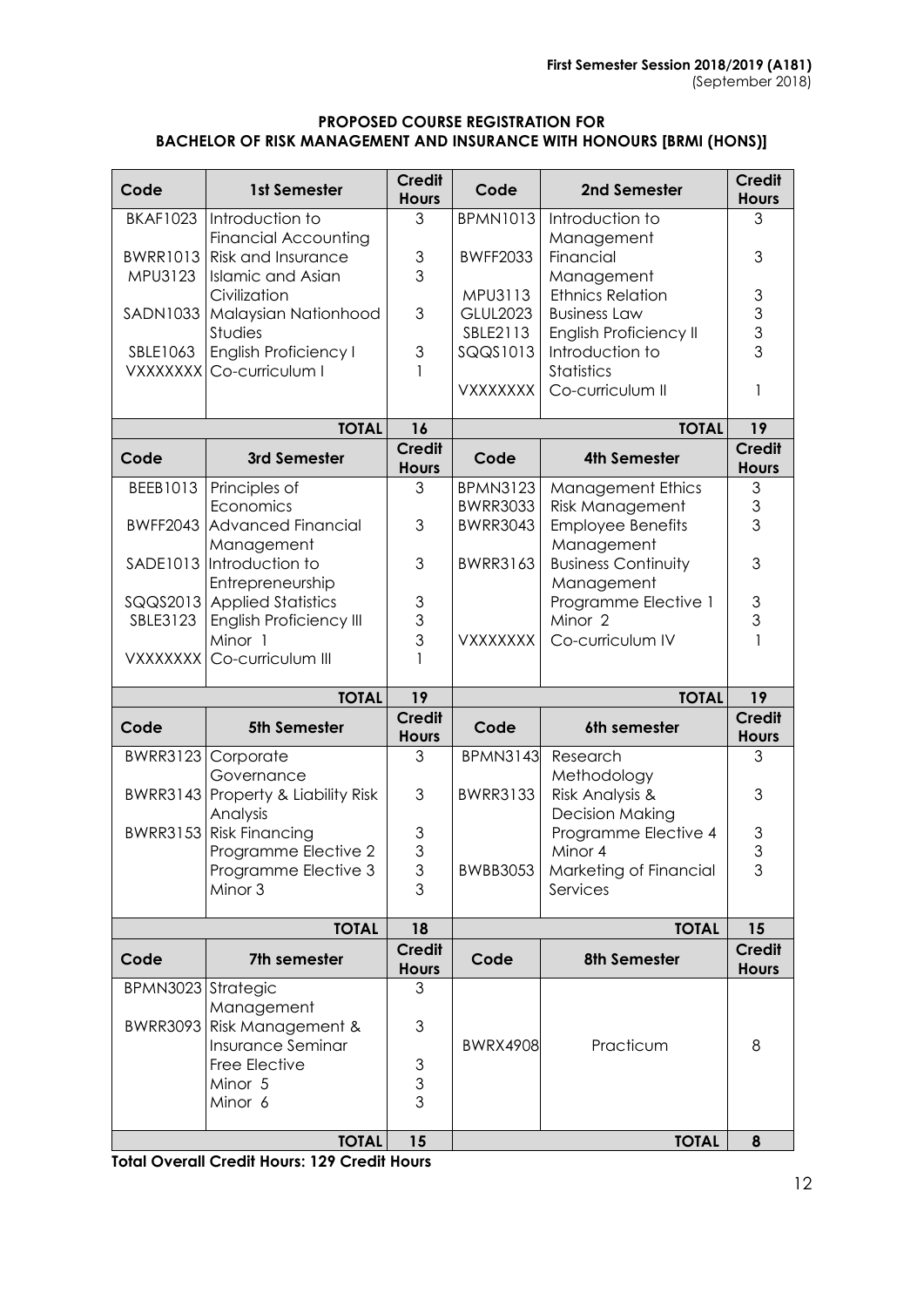| <b>CODE</b>     | <b>COURSE NAME</b>                     | <b>FIRST</b><br><b>SEMESTER</b> | <b>SECOND</b><br><b>SEMESTER</b> |
|-----------------|----------------------------------------|---------------------------------|----------------------------------|
| <b>BWRR1013</b> | Risk and Insurance                     | Χ                               | Χ                                |
| <b>BWRR2033</b> | Life and Health Insurance              | X                               |                                  |
| <b>BWRR2043</b> | <b>Insurance Company Operations</b>    | X                               |                                  |
| <b>BWRR3023</b> | <b>Actuarial Science</b>               |                                 |                                  |
| <b>BWRR3033</b> | Risk Management                        | X                               | X                                |
| <b>BWRR3043</b> | Employee Benefits Management           | X                               | Χ                                |
| <b>BWRR3053</b> | Reinsurance                            | X                               |                                  |
| <b>BWRR3063</b> | Financial Risk Management              | Χ                               | Χ                                |
| <b>BWRR3073</b> | Credit Risk Management                 |                                 | Χ                                |
| <b>BWRR3083</b> | Marine and Aviation Insurance          |                                 | X                                |
| <b>BWRR3093</b> | Risk Management and Insurance Seminar  | Χ                               | Χ                                |
| <b>BWRR3103</b> | <b>Estate Planning</b>                 |                                 | Χ                                |
| <b>BWRR3113</b> | <b>Retirement Planning</b>             | X                               |                                  |
| <b>BWRR3123</b> | Corporate Governance                   | X                               | X                                |
| <b>BWRR3133</b> | Risk Analysis and Decision Making      |                                 | X                                |
| <b>BWRR3143</b> | Property and Liability Risk Management | Χ                               |                                  |
| <b>BWRR3153</b> | <b>Risk Financing</b>                  | X                               |                                  |
| <b>BWRR3163</b> | <b>Business Continuity Management</b>  |                                 | X                                |
| <b>BWRR3173</b> | Personal Insurance                     |                                 | X                                |
| <b>BWRS2013</b> | Takaful                                | Χ                               | Χ                                |
| <b>BWRZ3993</b> | Project Paper                          | Χ                               | Χ                                |

### **COURSES OFFERED BY SEMESTER**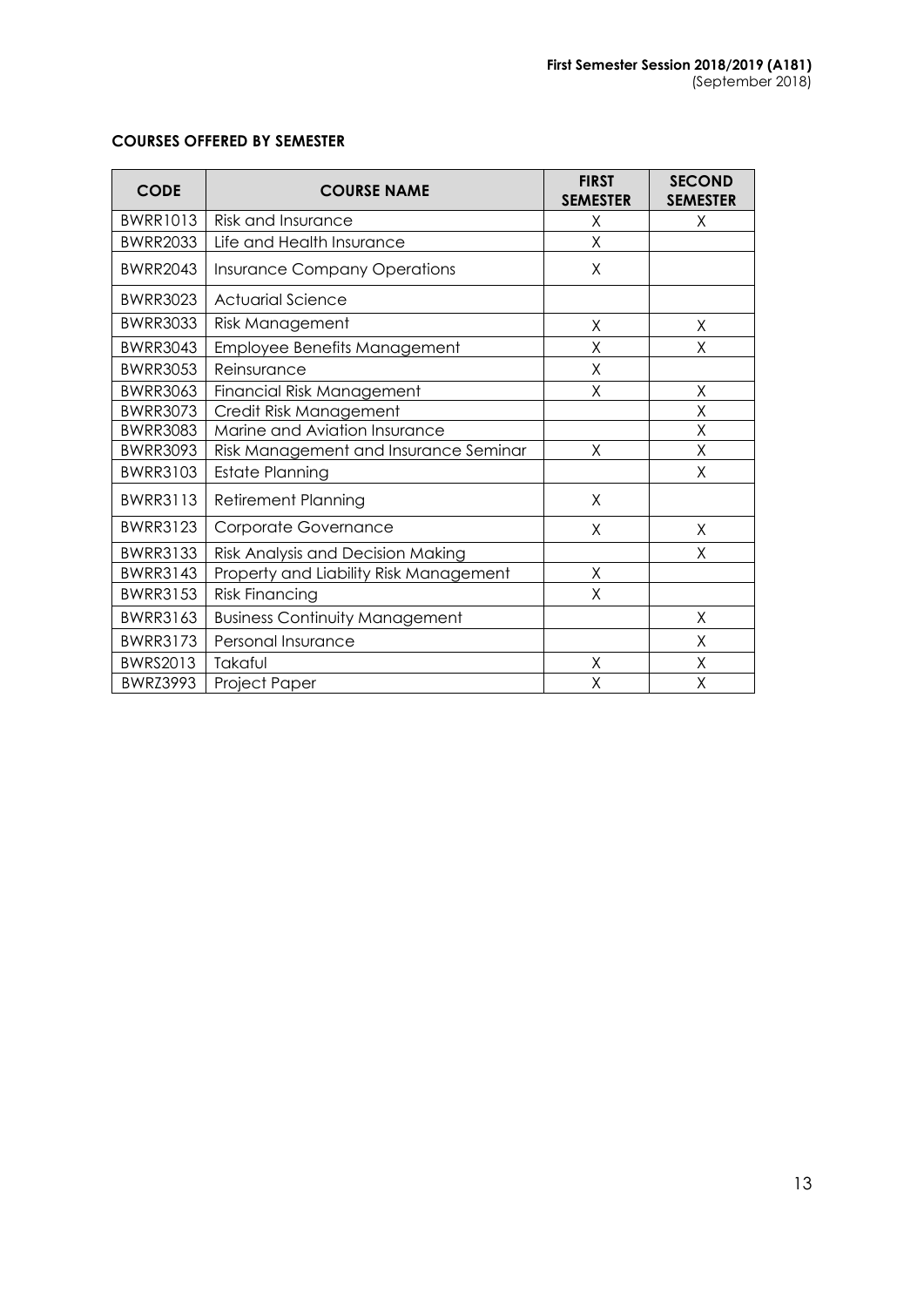#### **COURSE SYNOPSIS**

### **BWRR1013 RISK AND INSURANCE PREREQUISITE NONE**

This course emphasize on the basic concept of risk and insurance. This course is the basic course in risk and insurance management. Among the important topics include introduction to risk, techniques of risk management, basic concepts and principles of insurance, insurance contract, and types of life and general insurance available in the market.

……………………………………………………………………………

#### **BWRR2033 LIFE AND HEALTH INSURANCE**

#### **PREREQUISITE BWRR1013 RISK AND INSURANCE AND BWFF2033 FINANCIAL MANAGEMENT**

This course is about life and health insurance. It introduces to the students the various types of life insurance, health insurance and annuity available in the market. The course highlights the characteristics and legal aspects of life and health insurance contracts. This course also covers claim management and the underwriting operations of life insurance companies. Further, students will also learn how to assess insurance company and to evaluate insurance policy, and how to use life and health insurance in personal financial, retirement and business planning.

……………………………………………………………………………

#### **BWRR2043 INSURANCE COMPANY OPERATIONS PREREQUISITE BWRR1013 RISK AND INSURANCE**

This course discusses the activities involved in managing an insurance enterprise. Among the important operation covered in this course are rating, underwriting, production, claim settlement, reinsurance and investment. In addition, ethics in insurance operations are also discussed.

……………………………………………………………………………

### **BWRR3023 ACTUARIAL SCIENCE**

#### **PREREQUISITE BWFF2033 FINANCIAL MANAGEMENT**

This course will cover the technical aspects of life insurance. Students will be exposed to the models, symbols and tables applied by actuaries in carrying out calculations on life insurance pricing. Discussions on making decision will be based on mathematics and probability, which include the element of risk.

……………………………………………………………………………

# **BWRR3033 RISK MANAGEMENT PREREQUISITE BWFF2033 FINANCIAL MANAGEMENT**

This course introduces the concept of risk and the importance of risk management to business. Students shall learn the various techniques that can be used to handle risk effectively and systematically through risk management process. Emphasis shall be given to the handling of pure risks faced by business.

……………………………………………………………………………

#### **BWRR3043 EMPLOYEE BENEFITS MANAGEMENT PREREQUISITE BWRR1013 RISK AND INSURANCE AND BWFF2033 FINANCIAL MANAGEMENT**

Employee benefit management is very important to an organization because employees are valuable assets. This course discusses the benefits offered to employees and the management of these benefits, including their financing techniques. Among the benefits discussed are health, life insurance and retirement benefits.

……………………………………………………………………………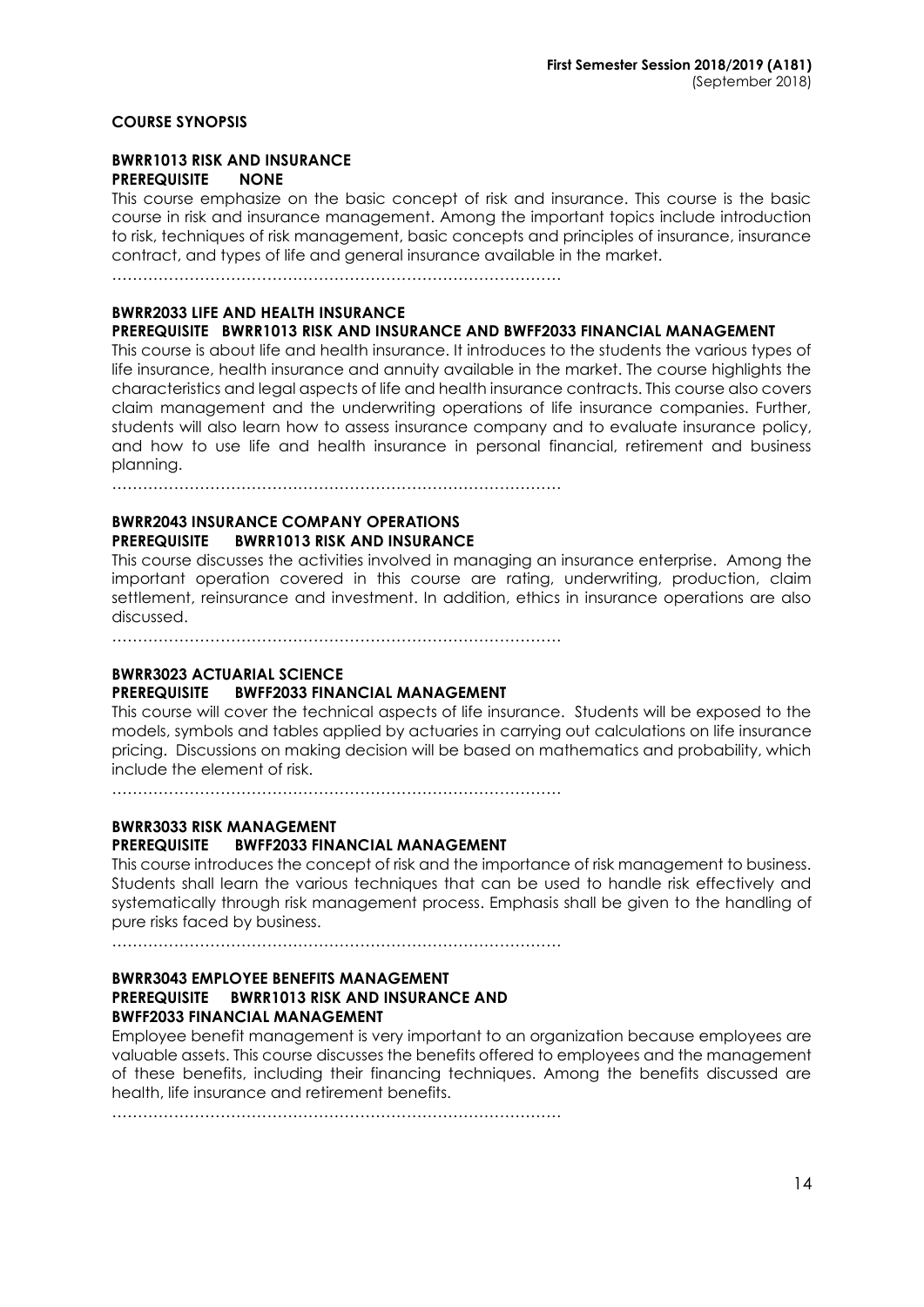#### **BWRR3053 REINSURANCE**

#### **PREREQUISITE BWRR1013 RISK AND INSURANCE**

Reinsurance is the shifting of a part of the risk assumed by one insurance company to another. Reinsurance is very important to an insurance company as it allows for diversification of underwriting risk. This course shall introduce the basic principles underlining the reinsurance business. Students will learn the relevant laws and regulations governing the reinsurance practices. Emphasis is given on the methods used in reinsurance operations.

……………………………………………………………………………

### **BWRR3063 FINANCIAL RISK MANAGEMENT PREREQUISITE BWFF2043 ADVANCED FINANCIAL MANAGEMENT**

Risk is an important element feature in any businesses. A company confronts risks associated with the underlying business and financial risks related to market, operational, liquidity and credit risks. These risks influence the decision making process and future performance of a company. In this course, students will learn about the four major types of financial risks; how the risks can be measured and managed. Hence, students will be exposed to risk measurement concept such as Value at Risk (VaR) and examine various types of derivative that can be used to hedge financial risks. Beside these, students will also gain insights about alternative risks transfer methods. Students are required to complete a project related to financial risk management issues in order to enhance their understanding about the subject.

……………………………………………………………………………

#### **BWRR3073 CREDIT RISK MANAGEMENT PREREQUISITE BWFF2033 FINANCIAL MANAGEMENT**

This course will focus on credit risk and its management. Credit risk is defined as the probability of not receiving expected payment. Issues will include credit risk facing banks, financial institutions, insurance companies, industrial companies, pension funds, pool fund, derivatives traders, clearing house and bourses. Methods and techniques in credit risk management such as credit risk model and portfolio approach.

……………………………………………………………………………

### **BWRR3083 MARINE AND AVIATION INSURANCE PREREQUISITE BWRR1013 RISK AND INSURANCE**

This course covers all aspects in the understanding of the principles, operations, applications and issues in aviation and marine transportation insurance. The discussions include the legal aspects of marine and aviation insurance, cargo insurance and risk management in aviation.

……………………………………………………………………………

# **BWRR3093 RISK MANAGEMENT AND INSURANCE SEMINAR**

### **PREREQUISITE FINAL YEAR AND HAVE COMPLETED AT LEAST 100 CREDIT HOURS**

This course is a comprehensive course that provides students with an opportunity to apply the knowledge of risk management and insurance they have gained in the past to discuss case studies. Different approaches will be used so that students can apply the concepts, principles and theories they have learned in managing risk. A great emphasis is given on training the ability of students to discuss selected case studies. As such students are required to make preparation and presentation to demonstrate their ability to synthesize and to apply their risk management knowledge wisely when analysing and solving business problems.

……………………………………………………………………………

#### **BWRR3103 ESTATE PLANNING PREREQUISITE BWFF2033 FINANCIAL MANAGEMENT**

### This course concentrates on one of the important areas in financial planning which is estate planning. In Part 1, the definition and scope of estate planning are explained. Next, students are introduced to the various techniques and procedures on how to distribute assets effectively to heirs. The probate process and strategies for gifting are also covered. Further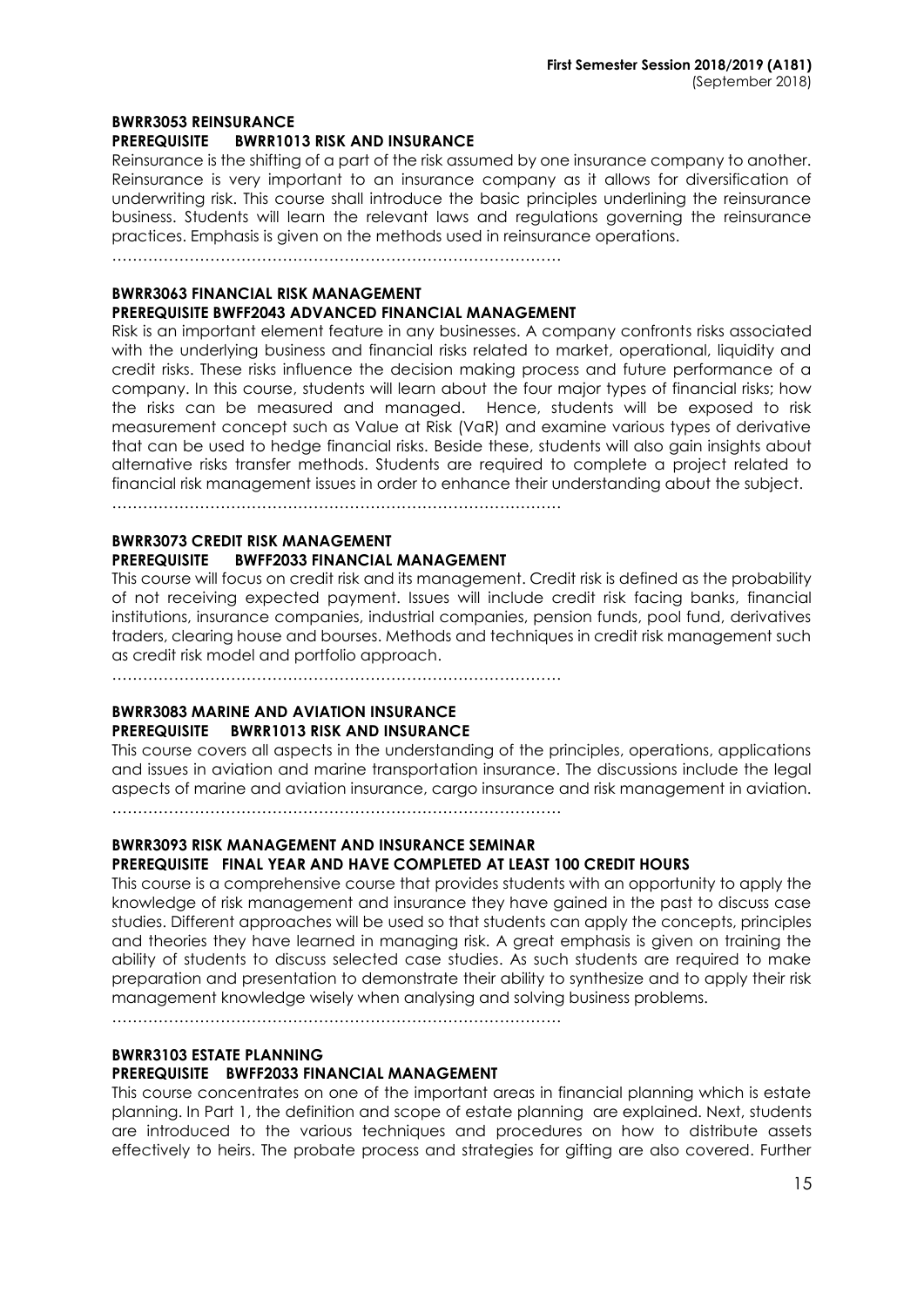management of property and its disposition is described with use of such relevant tools as revocable living trusts, wills and will substitutes. This course also reviews various business structures and the special issues associated with creation, retention or disposition of a business interest in a family's financial planning. Overall this course will give the student's ability to apply these concepts to best serve their estate planning needs and also the specific needs of clients.

……………………………………………………………………………

### **BWRR3113 RETIREMENT PLANNING PREREQUISITE BWFF2033 FINANCIAL MANAGEMENT**

This course concentrate on another important aspect of financial planning which is retirement planning. The course will examine the saving strategies related to determining the retirement income needs, wealth building and capital preservation. The course will familiarize students with important retirement planning concepts, including the government retirement program, savings and investment vehicles. Overall this course will give the student's ability to apply these concepts to best serve their retirement planning needs and also the specific needs of clients.

……………………………………………………………………………

#### **BWRR3123 CORPORATE GOVERNANCE PREREQUISITE NONE**

Corporate governance is concerned with collective action problems among dispersed investors and the reconciliation of conflicts of interest between various corporate stakeholders. The literature on corporate governance discusses, among other things, the role and responsibility of owners, the role and responsibility of boards, executive compensation, internal control and disclosure of governance arrangements. The corporate governance code can be seen in many countries where some have been legislated and some are simply recommended. The purpose of this course is to give an overview of theories, principles as well as regulations related to corporate governance.

……………………………………………………………………………

### **BWRR3133 RISK ANALYSIS AND DECISION MAKING PREREQUISITE BWRR1013 RISK AND INSURANCE AND BWFF2043 ADVANCED FINANCIAL MANAGEMENT**

This course introduces the concept of frequency and severity as the basis of risk analysis. Students shall learn the various techniques and methods that can be used to analyze risk effectively and use the information in making informed decisions. The usage of relevant risk analysis solutions available in the market shall also be given emphasis in dealing with today's risks.

…………………………………………………………………………....

#### **BWRR3143 PROPERTY AND LIABILITY RISK MANAGEMENT PREREQUISITE BWRR1013 RISK AND INSURANCE**

The aim of this course is to provide a sound understanding of property and liability insurance theory, concepts and practices in Malaysia. Emphasis is given in managing property and liability risk with exposure to property and liability insurances. Legal aspect related to the liability risk exposure will also be addressed.

……………………………………………………………………………

### **BWRR3153 RISK FINANCING PREREQUISITE BWRR1013 RISK AND INSURANCE AND BWFF2043 ADVANCED FINANCIAL MANAGEMENT**

The field of risk management has evolved rapidly. The current development shows that risk managers need to consider both pure and speculative risks. The line drawn between insurance and other risk transfer techniques is becoming less distinct as insurance companies and other financial services firms begin to offer innovative products – alternative risk transfer techniques.